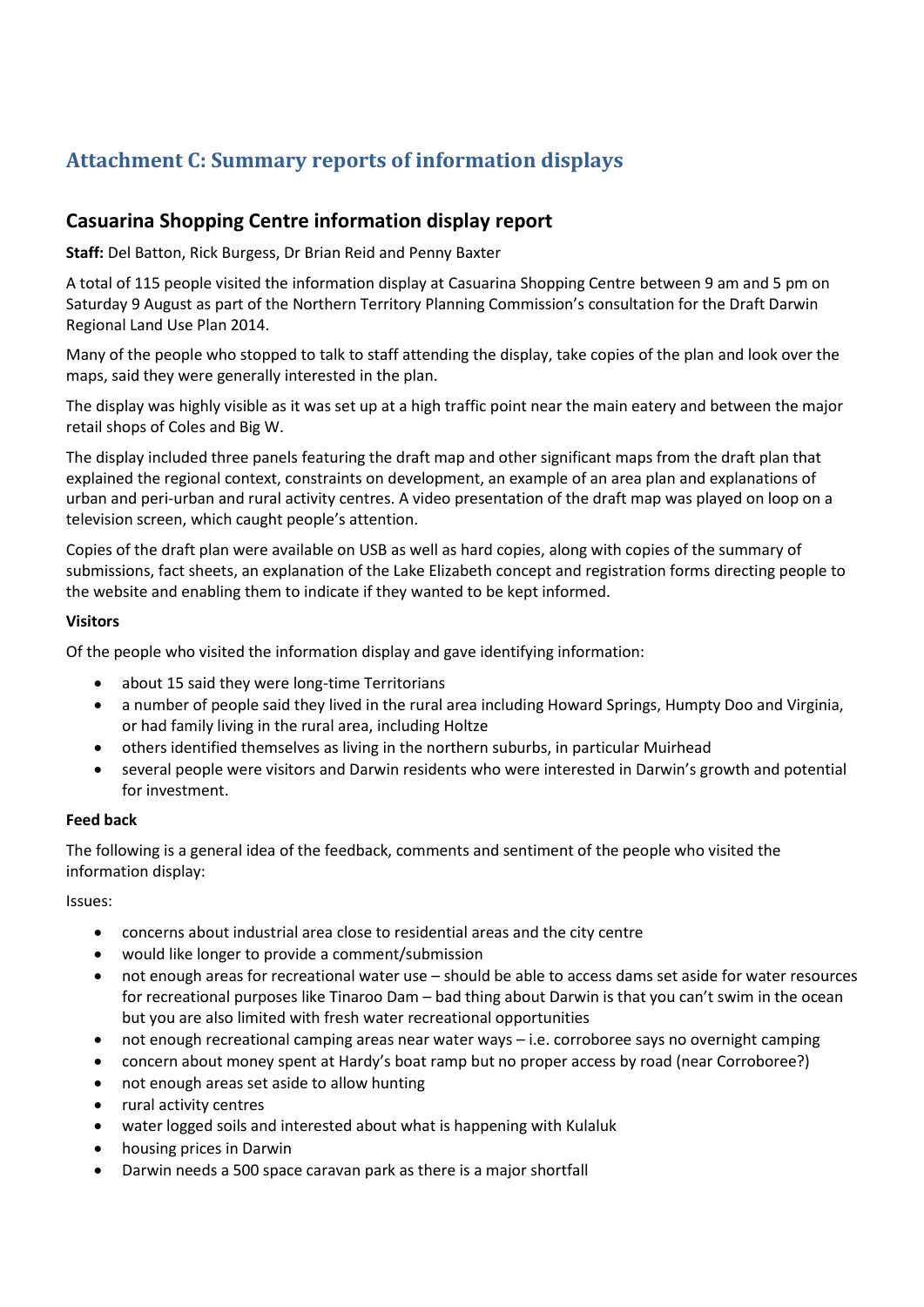- concerned about the location of the current airport and think it needs to be moved
- concerned about the 'Arafura Harbour' concept
- concerned about water resources for Hughes and Cox Peninsula
- concerned the Territory is exporting all of our gas out of the Territory

General queries/comments:

- is Weddell still being considered
- what is the sequence of residential development
- how has the plan changed since 2010
- when is Holtze going to be developed
- where are the dams going to be located
- how long before we run out of water at Darwin River Dam
- what development is planned for Lee Point Muirhead residential plus opportunities for shops and a school
- interested in a holiday home in Dundee
- when will we be developing more residential land
- why isn't Darwin developing like Cairns in Queensland
- support the idea of Glyde Point
- is there any infrastructure out at Glyde Point
- what is happening with Hughes and Noonamah
- when is Marrakai going to be developed
- what was happening with the redevelopment of Sports House
- concerned about any high rise in areas that are meant to be 'green' or public open space
- public transport and future rail links
- support for urban activity centres
- when is the next residential land going to be released
- why are you talking to the public about this

#### Comments:

Support for the plan and elements of it:

- "Reading it now I see they are thinking about the future, it's all in here." (Darwin resident who took away a copy of the plan and came back to get one for her friend after she read part of it)
- "I support this plan because we need to future proof us."
- "I agree we've got to see to the future not just look at the next three years." (Humpty Doo resident)
- "I think it (the plan) is a great idea." (long term Territorian)
- "It is an interesting plan  $-$  a good idea." (Darwin resident)
- "We would like to see the rest of Muirhead developed at Lee Point and to see shops and a school." (Muirhead resident)
- "I think the rural activity centres are a good idea. Not everyone can continue to manage five acres, there needs to be more options for locals." (Virginia resident)

## Consultation:

- "Thank you for coming out to talk to us." (Humpty Doo resident)
- "Thank you for giving us a copy of the plan."

Land use issues: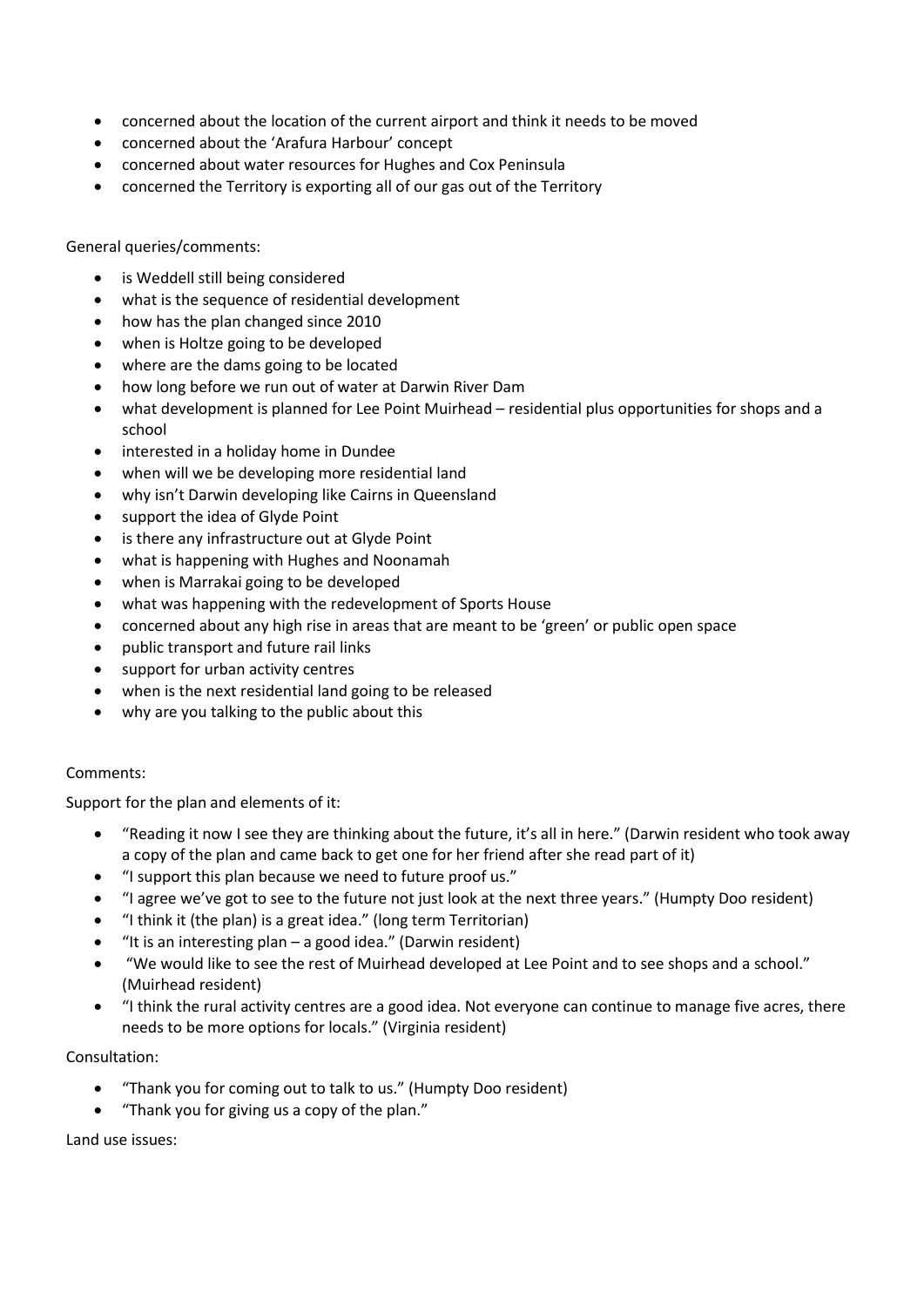- "We've been hunting in the same place for 20 years and now it is a big hassle to get the permits. The TOs support it but can't get the paperwork in time." (Humpty Doo resident)
- "I'm concerned about what is happening in the rural area, but recognise the need for diversity around the hubs." (Humpty Doo resident)
- "I don't understand why we don't do more development in Darwin and why we are looking at the rural area so much."
- "I went to the Weddell design conference and I was wondering what happened to it?"
- "I live in the rural area and I am worried they want to cut up my block." (Virginia resident)

Interest in investment:

 "I have family in Queensland that are interested in knowing what is happening up here. We are land owners up here and are interested in Mandorah."

Water resources

"It is a good idea to put in another dam  $-$  we need to catch the water rather than spend thousands of dollars on bores. That is good planning." (Dundee resident)

Cynicism about the plan and consulting with the public:

- "What's the point of having a say, it will change with the next government anyway."
- "I have no control over this, so what is the point."

#### **Conclusion**

There was some cynicism expressed about the plan itself and consultation process, but overall the reaction to the information display and draft plan was positive, with most people generally interested in how the government was planning for the future.

# **Palmerston Shopping Centre information display report**

Staff: Gary Nairn, Rick Burgess and Penny Baxter

An estimated 50 people visited the information display at the Palmerston Shopping Centre on Friday 15 August 2014. The display was in front of Coles between 3 pm and 6 pm, although people came up to the display from 2.30 pm when we were starting to set up.

Out of the 50 people, a large number (approximately 21) identified themselves as being from the rural area, of which three were residents of Wallaby Holtze Road in Holtze. Other areas included Darwin River, McMinns Lagoon, Virginia, Berry Springs and Lambells Lagoon. Nine people identified themselves as being residents from Palmerston.

Once again there was a lot of general interest in the plan but there was also some cynicism.

Some of the main issues included:

- Holtze development concerned about access to reticulated town water on a property in Wallaby Holtze Road
- Holtze development what kind of residential development would be allowed around the regional hospital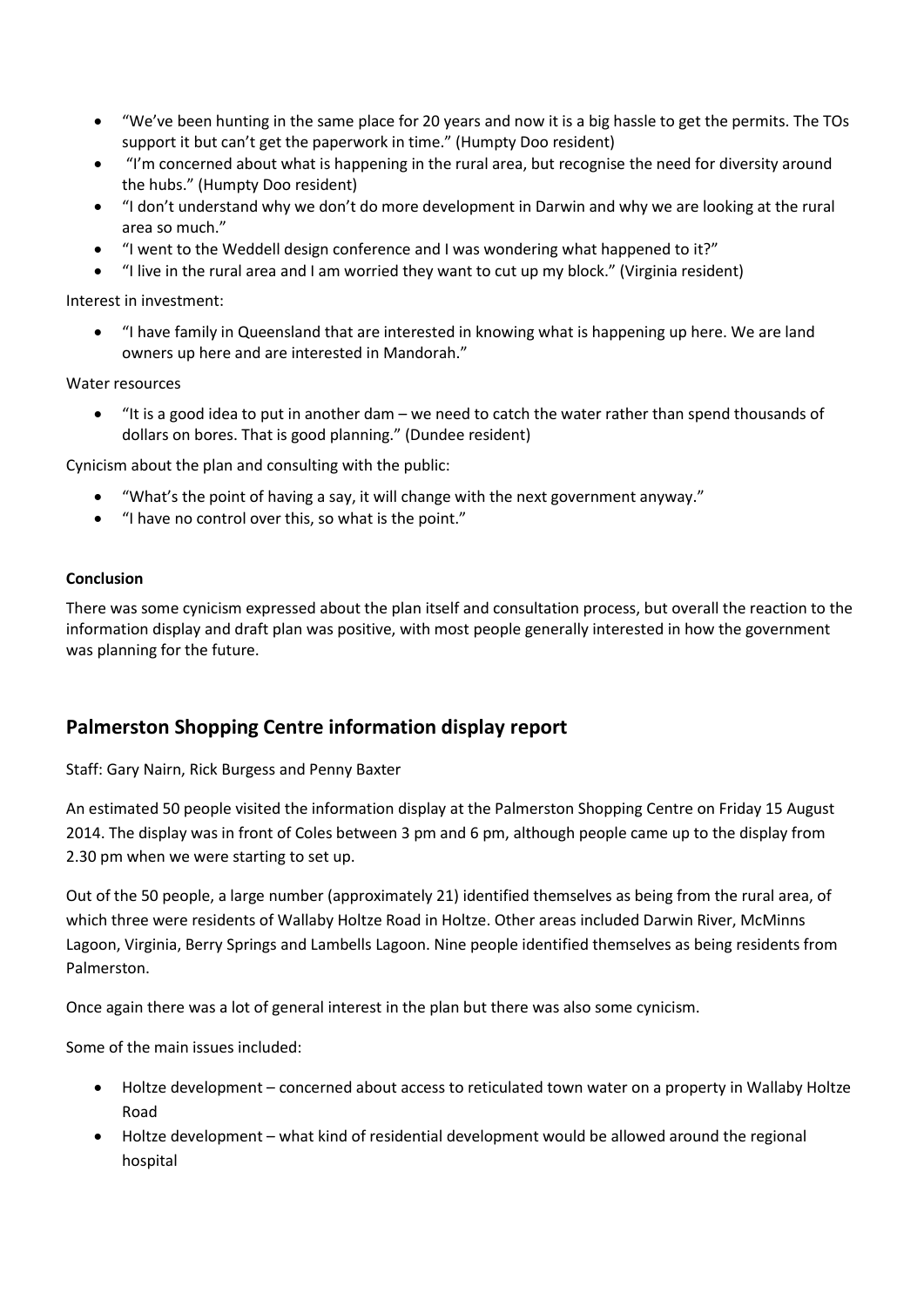- One Wallaby Holtze Road resident was initially concerned about the residential development near her property but after Gary explained reasons behind the development, she agreed her land might improve in value as a result
- One Palmerston resident said there was not enough consideration given to creating larger buffers for arterial transport routes to prevent impacts to surrounding residential development – eg Roystonea Drive and the amount of noise from increased traffic. He said more space was needed between roads and the residential areas
- An older Palmerton lady who is an advocate for elderly people said she wanted to see more community and senior citizen centres created
- A Lambells Lagoon resident said she wanted to know what was happening in the area Gary explained that it would remain horticultural, which she was happy with that
- A Humpty Doo resident asked about what was happening in that rural activity centre Gary explained it was not just for residential but for community services etc – She said they didn't want smaller blocks because that was the reason they moved out to 5 acres in the rural area
- A lady asked if the Weddell power station was going in and when were they looking at developing Weddell

Some of the general comments were about people's specific properties and what investment opportunities or impacts the DDRLUP could have on them, including:

- Man who had a 20 acre property in Darwin River that he used as a farm and wanted to know about the rural activity centre in Berry Springs and how that might impact on him
- A man who was looking at buying 300 acres in Berry Springs and wanted to know if they would be able to subdivide down more than 20 acres to five acres
- A man from Humpty Doo was interested in the potential impact of the plan on his property on the corner of Kennedy Road and the idea of the rural activity centres
- One man had an issue with a neighbour who had a horticultural operation next to him and was concerned – Rick followed this up
- A lady who lives and works in Humpty Doo expressed concerns about what was happening in the Humpty Doo rural activity centre and what size blocks were going to be allowed – once Gary spoke to her she agreed that more smaller blocks were needed for older people who wanted to stay in the rural area and that the rural activity centres could increase the services and infrastructure for people in the area
- One lady asked about Elizabeth River Lake and said it would be good to know if it is going to go ahead she supported smaller blocks in rural activity centres as a lot of women do often need to move to smaller blocks as they get older or if people lose partners and want to stay in the rural area

General interest included:

- the site of a new port and Glyde Point and the new airport site
- new water sources on the map
- information about Lake Elizabeth
- the area plan for Berrimah Farm got quite a bit of attention

Supportive comments:

"It's good, very good."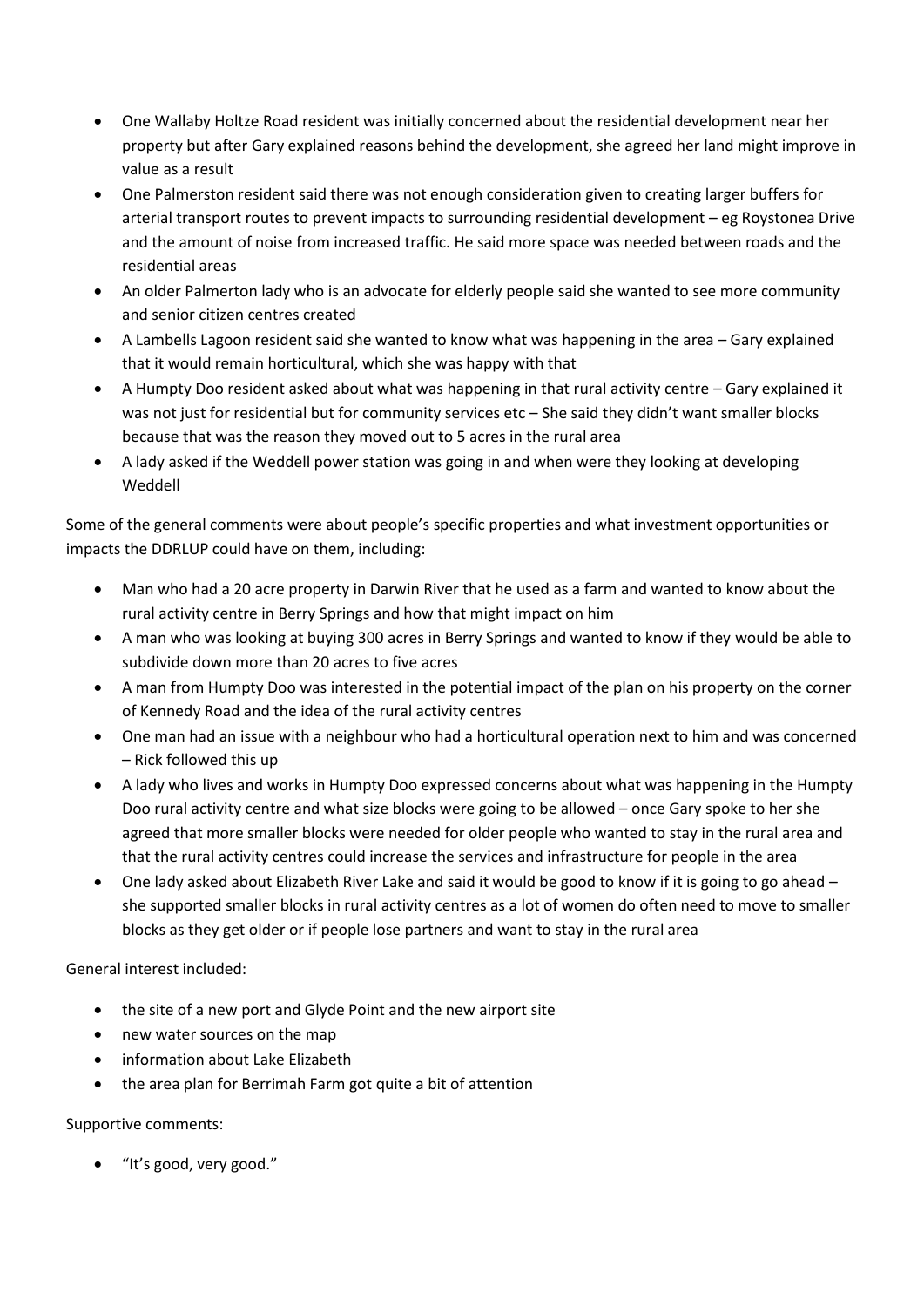- One Wallaby Holtze Road resident said they thought the airport was in a good location and liked the plan as a framework for growth
- Several people supported the need for long term planning and that the regional land use plan was a good idea
- a Darwin River resident was interested in Lake Elizabeth and had neutral opinions on it but through it was excellent that a second airport was nominated because it would be good to get the military out of Darwin Airport

There were also some general queries not related to the Draft Darwin Regional Land Use Plan including how to find a suitable site for a church, whether Darwin was going to get an oil refinery, need for sustainable energy.

# **Coolalinga Markets information display report**

Report on Coolalinga markets: 8 am to 1.15 pm

**Staff:** Jane Munday, Gary Nairn, Del Batton and Penny Baxter

There was a steady stream of people attending the display and I wasn't able to capture full details.

Of those recorded, about 55 were from the rural area, about 10 were tourists (most staying with relatives in the rural area), one person from Palmerston, one person living in Casuarina (but with a block in Acacia she is planning to build on) and two from Larrakeyah (also with investment blocks in the area).

I would estimate another 20-30 people engaged in conversations and another 30 or so looked at the display without engaging.

Most people were interested enough to take away usb sticks, summary documents and feedback forms. They were encouraged to fill in the survey.

Key issues raised:

- A large number of people had been at the DCA hearing the day before regarding the proposed Lowther Road sub-division and expressed strong concern at the changing nature of the rural area, lack of certainty, lack of trust in the planning system, concerns about the potential for additional flooding and whether the proposed sub-division was in line with the DRLUP. GN said he didn't think it was in line with the DRLUP. Del responded to some of the specific questions (eg outlined retention pond to prevent flooding, Lowther Road might be in line with area plan).
- Several people had queries about the proposed Elizabeth River Dam but had a range of views, mostly supportive or cautiously supportive. Three groups had property nearby and were worried about whether the dam would increase flooding at their properties. GN and DB said it should decrease flooding risk but studies needed to be done before this proposal went ahead and it was on the plan as a concept at the moment to increase land that was suited to development.
- There was concern at threats to the rural lifestyle from 'cutting up land' into smaller blocks, that people come to the rural area to 'get away' then find development next to their rural blocks, but most people seemed to agree with the concept of rural activity centres to accommodate increased population and commercial activity. Many agreed that some smaller blocks were needed for people wanting to live on smaller blocks in the rural area. One person said this would only encourage 'the townies' to move into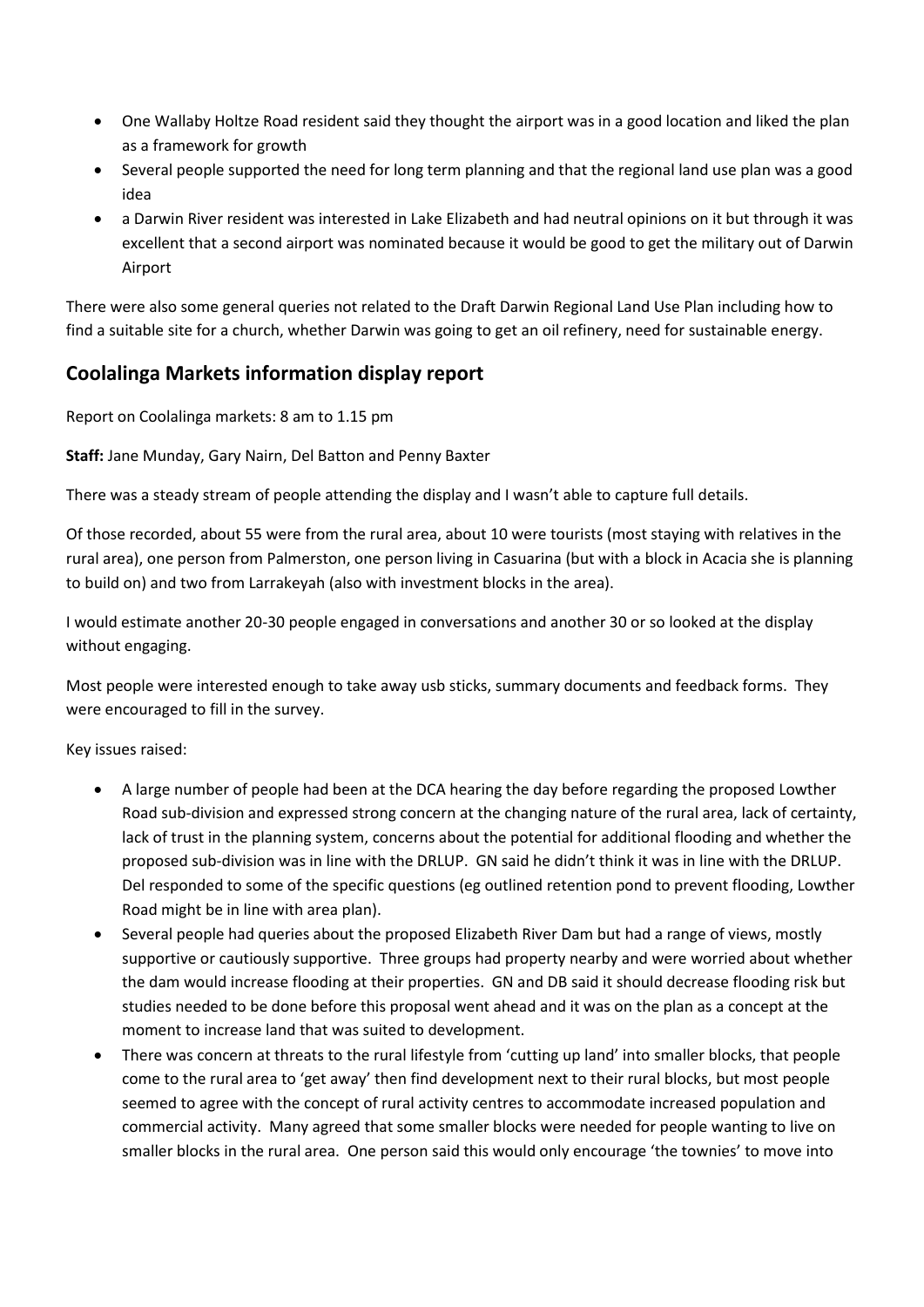the rural area. Some said they loved the rural lifestyle but 'development had to happen' and the land use plan was a good way to control how this happened.

- There were concerns about provision of infrastructure such as power and water (eg a resident in Whitewood Road in Howard Springs not being connected to reticulated water, while lots of other people had 'spaghetti connections'), a person cited high developer contributions being requested by Power for a sub-division and queries about who would pay.
- There were also concerns expressed about the need for community infrastructure such as schools and shops in both the rural area and Palmerston suburbs.
- Several were interested in business opportunities and had smaller investment properties they wanted to develop or thought development would increase the value of their land. One woman has a tourism development near Elizabeth Valley Road and said she would consult with her business partners and provide a submission.
- People want certainty, were concerned about land banking, commented that increased land release hadn't improved housing affordability and were suspicious about the intentions of many local land owners.
- There were comments from two stakeholders (who appeared to work in the logistics industry/railway) that the port is inefficient, the port needs expansion and the layout of the railway is inefficient and adds to costs.
- There were comments about the Government's lack of consultation on a range of issues, particularly the hospital site. Two people thought the hospital should be moved to Berrimah and there would be transport and access issues at Holtze.
- General comments about ugly buildings in the city, lack of planning controls, need for more sustainable styles of housing, concerns about impact of INPEX and lack of jobs.
- Comment about rezoning of 59 blocks on Fred's Pass Road.
- A few people asked questions about Glyde Point but no negative comments on this or strategic land marked on the map.
- A couple of people heated on issues that weren't relevant to the GDLUP.

# **Howard Springs Shopping Centre information display report**

**Staff:** Gary Nairn, Del Batton and Penny Baxter

An estimated 52 people visited the information display on the Draft Darwin Regional Land Use Plan 2014 at the Howard Springs Shopping Centre on Friday 22 August 2014. The display was inside the centre between 10 am and 1 pm, although people came up to the display from 9am when we were starting to set up.

Out of the 52 people who engaged with staff at the display, the majority were from the Howard Springs area, including two people who lived on Gunn Point Road. People also identified themselves as residents of Palmerston, Girraween, Bees Creek, Berry Springs, Humpty Doo, Darwin and Virginia. Several tourists also showed interest and asked about the draft plan.

The majority of people we talked to at the display were older people who had lived in Darwin for a long time.

Once again there was a lot of general interest in the plan but also some cynicism about the process.

Some of the main issues included: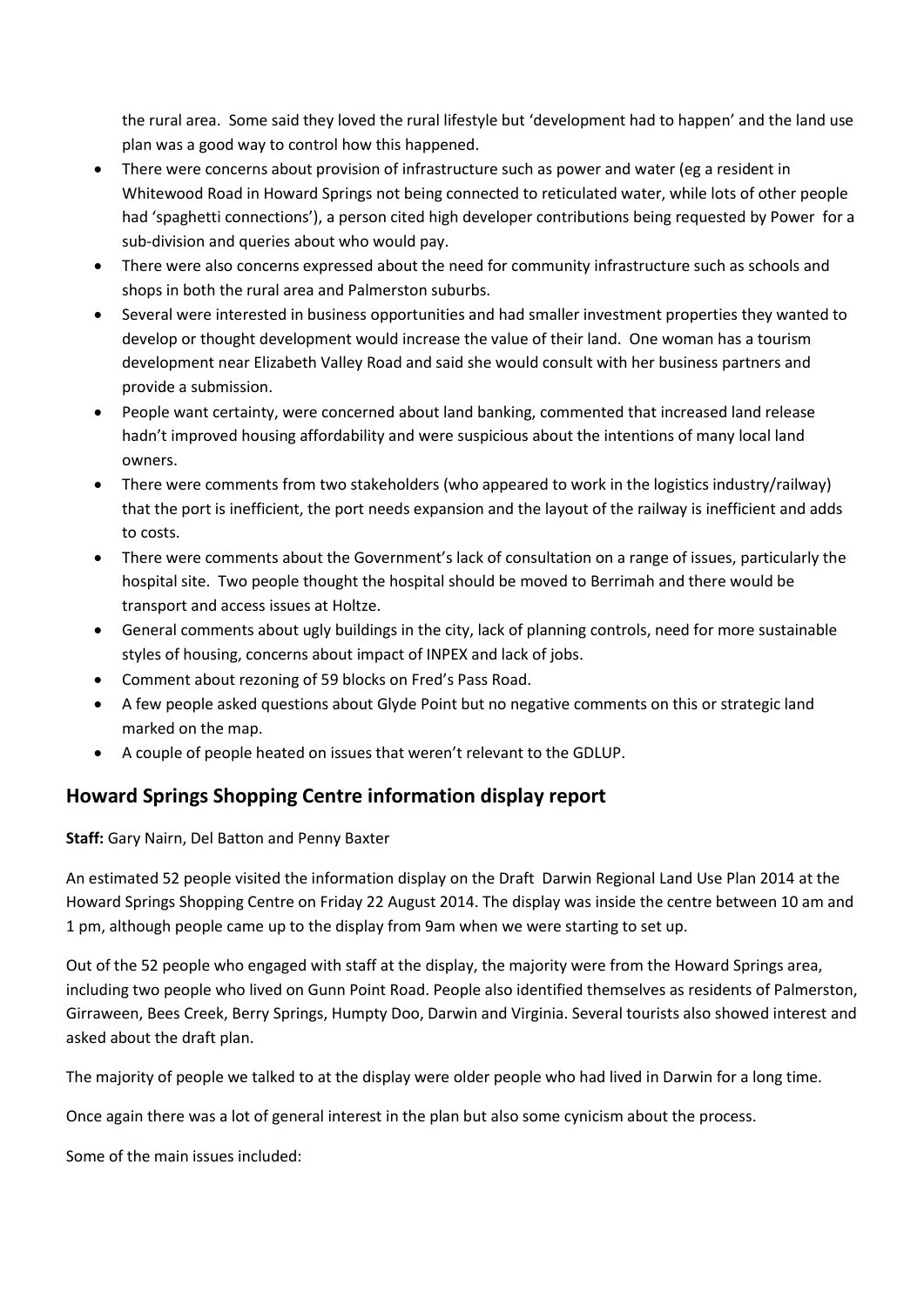- Whether the development at Holtze would affect existing rates
- Lack of light industrial land meant people were operating light industrial businesses from their rural properties – one man said he knew of at least six light industrial businesses operating from rural blocks in the area
- Need for bigger roads in the greater Darwin area
- Need for reticulated sewerage network
- Concern about sizes of blocks in Palmerston being too small
- Concern about development in Berrimah North
- Buffer between new smaller lots and existing rural blocks in Holtze
- Concerned about the impact of a port at Glyde Point on the residents along Gunn Point Road as it may devalue their land
- Concern about smaller blocks in the rural area
- Concern about water supply in Howards Springs as their bore sometimes dries up

Some of the general comments included:

- Support smaller blocks for older people in the rural area
- Support regional expansion in the rural area, including expansion of the Rural Activity Centres

#### Supportive comments:

"I've seen it and I am quite happy with it." Rural area resident

"We need to spread out somehow because Darwin is locked in." Howard Springs resident

"I live in Howards Springs on a five acre lot and it would be good if we were on a reticulated sewerage network." Howard Springs resident

"I agree we need to have some smaller blocks for older people in the rural area." Palmerston resident

"It looks good. Hurry up and build Humpty Doo and Coolalinga Rural Activity Centres and the value of my land will go up." Humpty Doo resident

"We have to see a good buffer between the higher density lots and existing rural area in Holtze." Howard Springs man

"It is difficult because you can't afford to give your block to the kids but they can't afford to buy it." Howard Springs resident

"We have to get more infrastructure for water. I lived on five acre block for 30 years and I had to put in a granny flat so I can keep staying there." Howard Springs resident

"I think Rural Activity Centres are a great idea if they are providing choice for older people." Howard Springs resident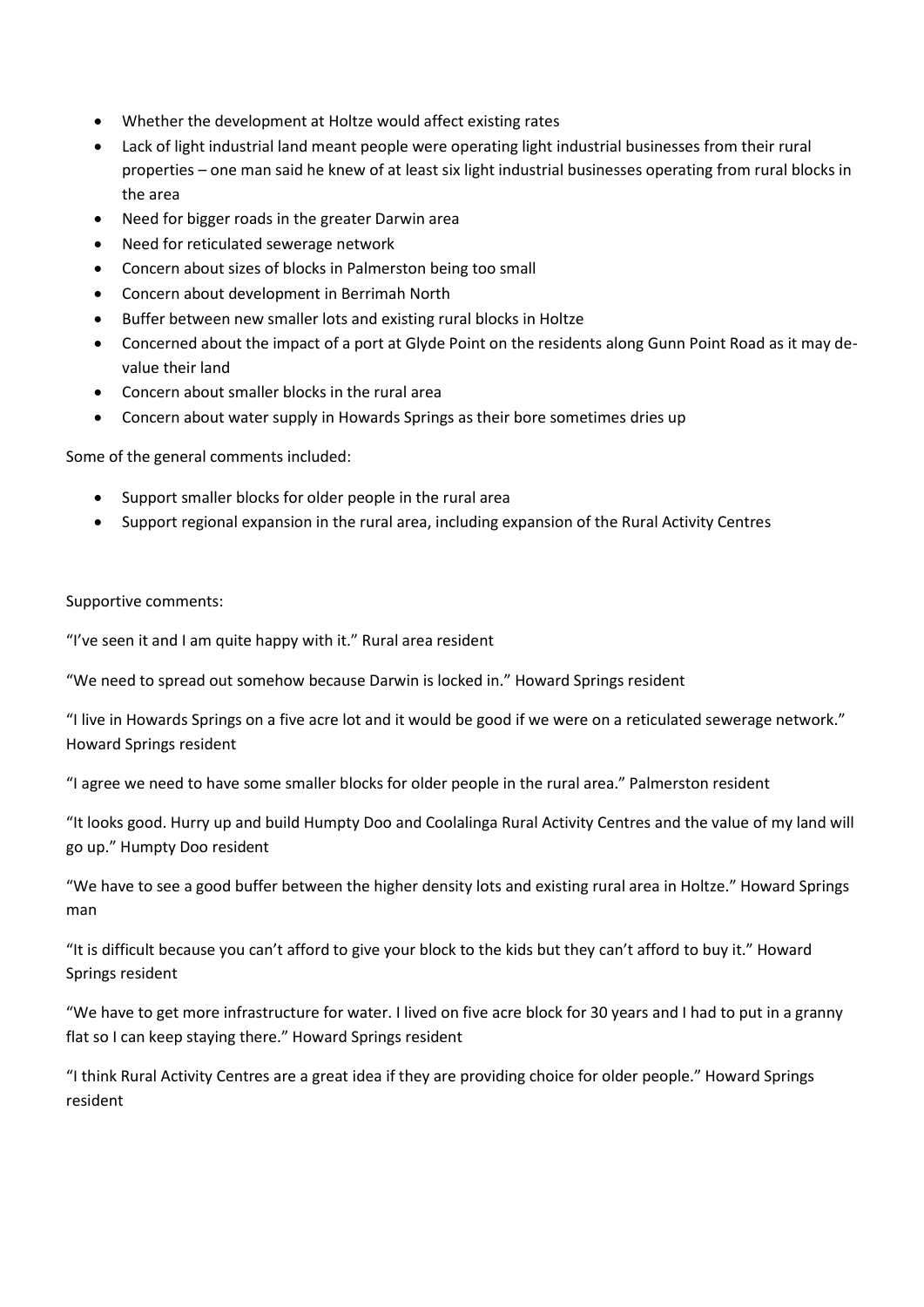"It is getting that way that I can't look after my block. I think the Rural Activity Centres are a good idea because I don't want to move to Palmerston. I am interested in building a second dwelling on my block." Girraween resident

"As long as you have public transport included, I think it looks great." Virginia resident

# **Humpty Doo Shopping Centre information display report**

Staff: Dr Bill Freeland, Louise Taylor, Rick Burgess and Penny Baxter

An estimated 110 people visited the information display on the Draft Darwin Regional Land Use Plan 2014 at the Humpty Doo Shopping Centre on Saturday 23 August 2014. The display was inside the courtyard, out the front of Woolworths between 10 am and 1 pm, although people came up to the display from 9am when we were starting to set up.

Out of the 103 people who engaged with staff at the display, the majority were from the Humpty Doo area. People also identified themselves as residents of Noonamah, Marrakai, Bees Creek, Berry Springs, Livingstone, Palmerston, Lambells Lagoon, Elizabeth River, Acacia, Herbert and Virginia.

There was a lot of general interest in the plan but also some cynicism about the process.

Some of the main issues included:

- Don't support a new port at Glyde Point
- Concerned there is only one exit from Darwin down the Stuart Highway
- Arterial road going through Coolalinga as a Rural Activity Centre and whether the speed limit on the highway will be affected
- Marrakai not included in the plan for development
- Oppose Lake Elizabeth (5 people)
- Oppose peri-urban and urban area at Noonamah, Noonamah Ridge and Hughes
- Query about whether there was industrial land or an airport near Southport
- Need to protect the Howards Springs Sand plains

Some of the general comments included:

- Support for smaller blocks if they are confined to the Rural Activity Centres (3 people)
- Support expanded Rural Activity Centres as it will attract in more services and infrastructure (6 people)
- Recognise the need for smaller blocks
- Support a new regional hospital because it is too far to travel to Royal Darwin Hospital
- Support for the information display and consulting with the community
- Support for Lake Elizabeth

## **Supportive comments:**

"We live across from a large block near Humpty Doo that wants to subdivide. We think it is an appropriate block and a good idea." Humpty Doo residents